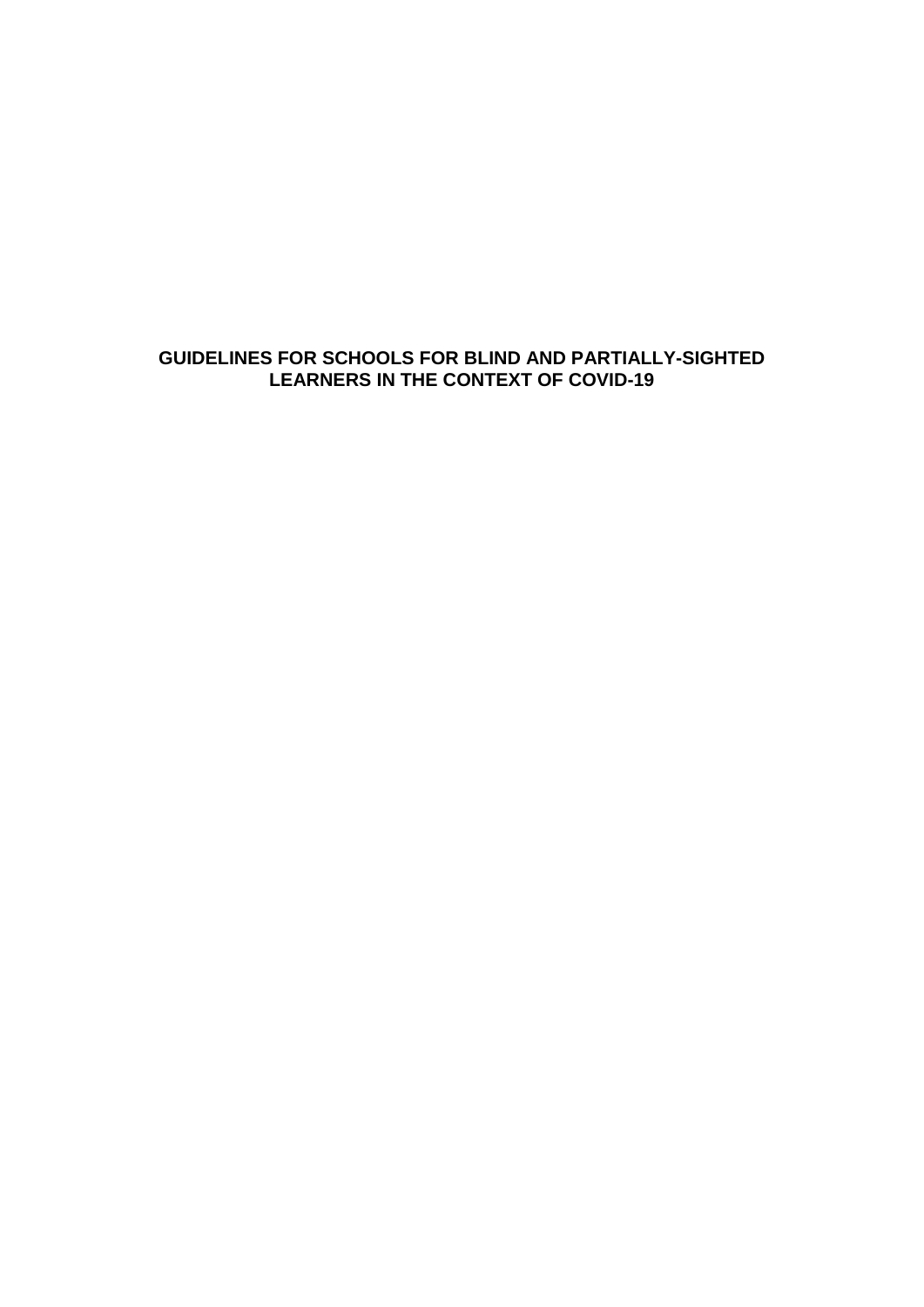# **TABLE OF CONTENTS**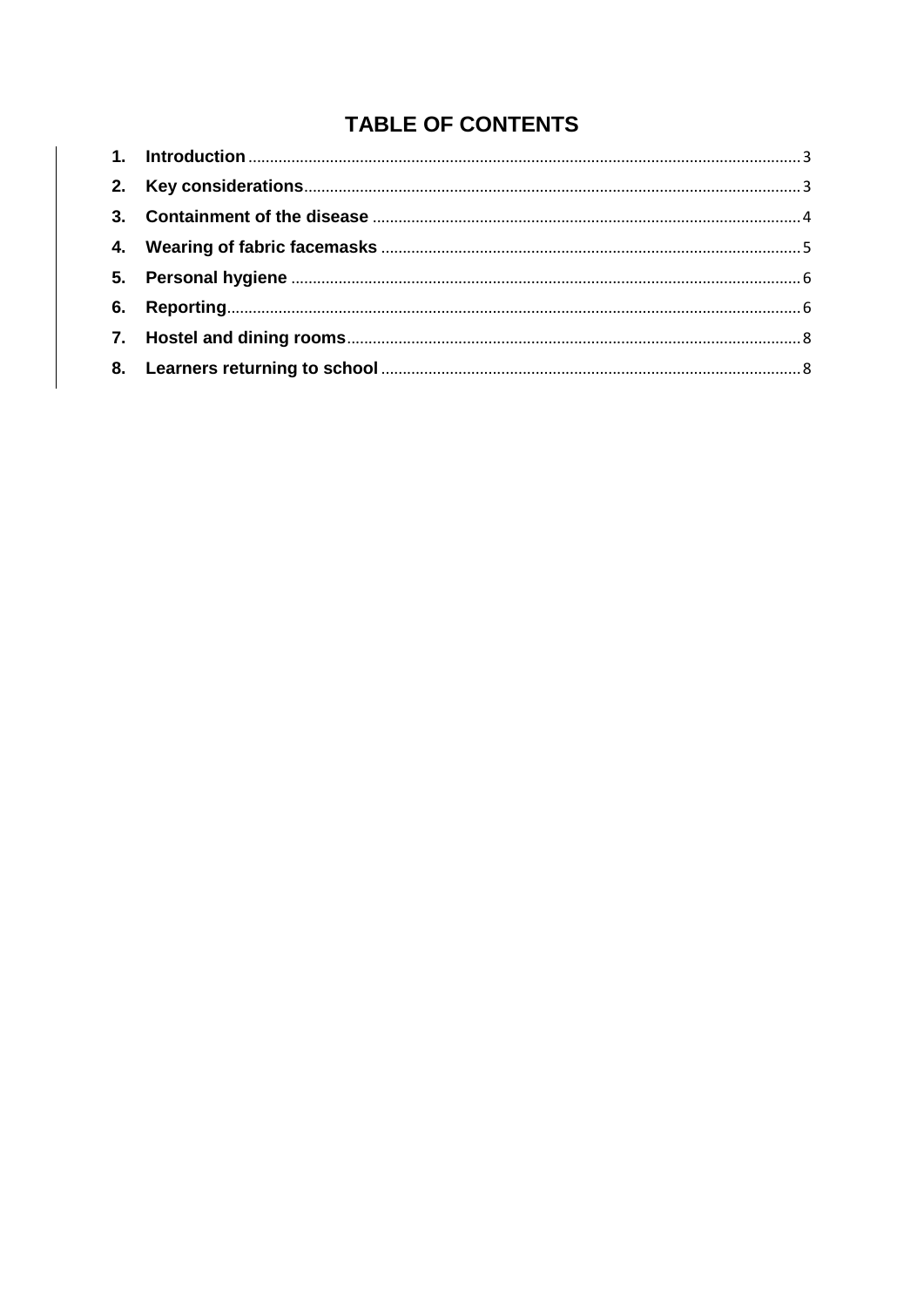### **1. Introduction**

<span id="page-2-0"></span>The accommodation of learners who are partially sighted or blind in schools and hostels during the COVID-19 pandemic requires consideration of the complex and unique needs and accommodations needed to ensure their school attendance is in their best interest. The Minister of Health, Dr Zweli Mkhize, has described the fight against COVID-19 as a people's war against the virus:

*We will defeat the pandemic on the basis of collective social behavioural change, that creates a whole new culture of distancing, of use of masks, cough etiquette and ensuring that everybody is cautious of their individual roles, because unless our citizens themselves take responsibility of infection control, then off course we will not be able to win.* 

From the above, it is obvious that our chance to win lies in our acts of meticulous planning, preparation and constant awareness. A higher degree of these capabilities is, however, required where schools have learners and persons with disabilities or who may be vulnerable and susceptible to contracting COVID-19. For instance, a range of complicating factors may arise in a school context, due to the nature of vulnerabilities and the manner in which schools manage their daily practices in response to these complexities, that may compromise the safety of learners, teachers and support staff.

To this end, these guidelines provide an outline of steps that may be taken in order to limit the chance of contraction of the virus in Schools for Blind and Partially Sighted Learners and at the same time honour their rights and special needs. Schools are alerted to the fact the strength of these guidelines lies in them being used and applied in conjunction with directions from the following documents, which are freely available at [www.education.gov.za](http://www.education.gov.za/) :

- *Coronavirus Orientation Guidelines for Schools, Teachers, Support Staff and Learners on the COVID-19 Outbreak in South Africa;*
- *DBE Guidelines for Schools on Maintaining Hygiene during COVID-19 Pandemic;*
- *ELRC Collective Agreement 1 of 2020: Concession process to follow for employees with a comorbidity (COVID-19); and*
- *Standard Operating Procedure for the Prevention, Containment and Management of COVID-19 in Schools and School Communities.*

## **2. Key considerations**

- <span id="page-2-1"></span>2.1 Inform the visually impaired learner of the new measures in place to prevent the spread of the virus.
- 2.2 Give the learner information regarding the procedures. Tell the learner about the new procedures regarding the wearing of masks, sanitisation of hands and the taking of temperature. Discuss the steps in detail and inform the learner what he/she would be required to do.
- 2.3 Keep in mind that blind and partially sighted learners may not be able to see demarcated lines on the floor and will have to be guided vocally or by using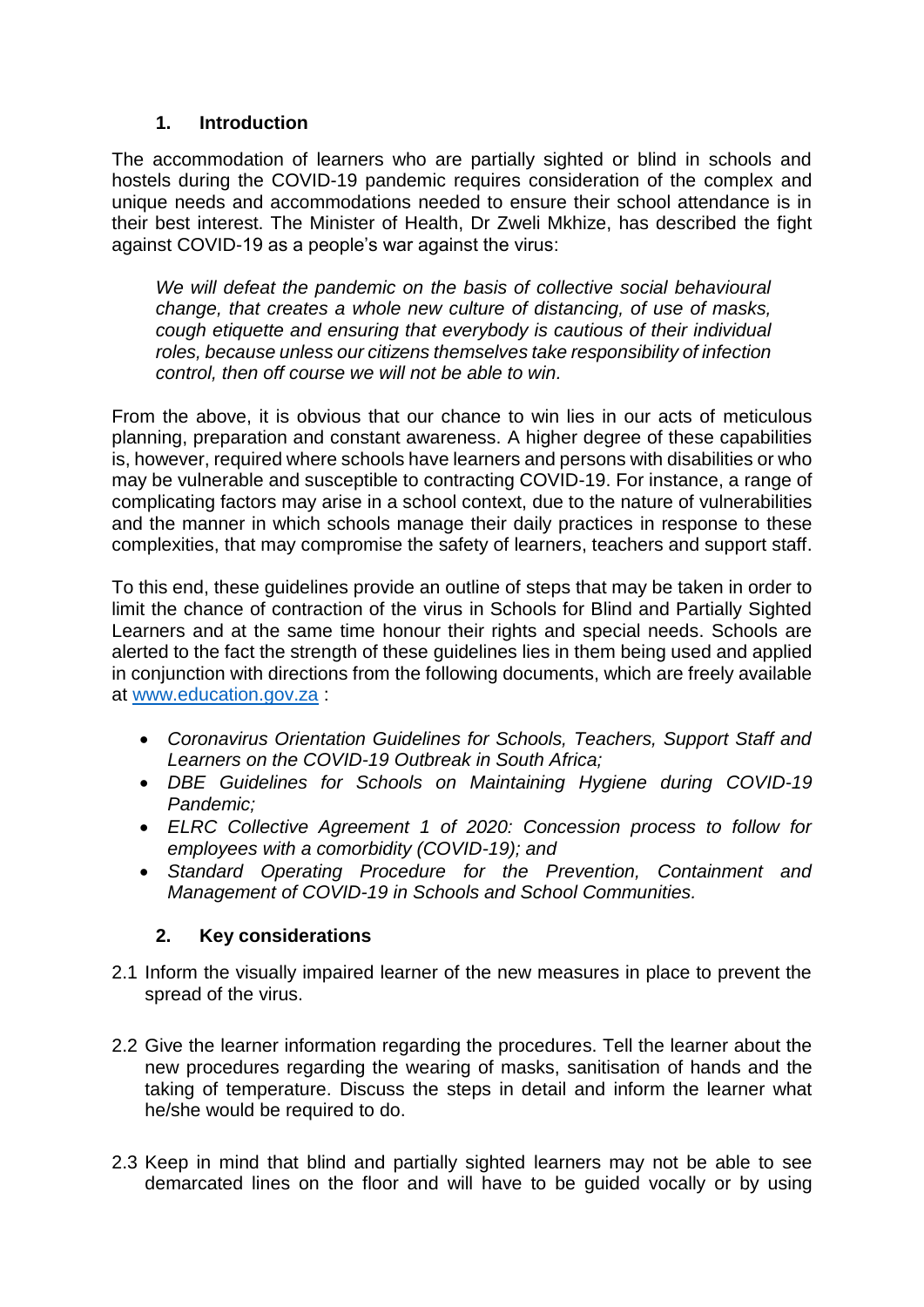physical barriers on where to stand. In some instance, this may mean that additional staff may have to be on duty for this purpose.

- 2.4 Blind learners will not be able to see how far the distance between themselves and the other learners is, and must be encouraged to use their sense of hearing and, where applicable and appropriate, their canes in judging the distance between people.
- 2.5 Learners must be encouraged to be fully independent in mobility and not to request other learners to guide them. Mobility guidance can first be provided vocally, in order to encourage physical distancing, encouraging as much as possible for them to retain a sense of self-mastery. However, when required by the individual learner, mobility assistance needs to be given, as this is the right of every child who has a visual impairment. This may also be needed where learners, who are typically independent, may be suffering from severe anxiety or mental health challenges due to the pandemic.
- 2.6 Accentuate that no books, braillers, stationary, toiletries and other items must be shared. The equipment that leave the school premises must be sanitised to ensure it is not contaminated.
- 2.7 Blind learners trail and touch walls almost automatically in an attempt to find their way. This puts them at greater risk of possible infection. Therefore, i) these areas need more frequent sanitising; and ii) learners need to be alerted to the need for more frequent washing of hands. In this regard, learners should understand the additional importance of and not touching their faces.
- 2.8 The needs and requirements for personal protection for schools for visual impaired learners may be more extensive due to the fact that learners may touch all surfaces more frequently than other categories of learners. This will place a huge responsibility on the educators and support staff to be provided with the necessary materials and equipment so that they are able to comply with a more stringent schedule for disinfecting the areas in terms of frequency and surface areas
- 2.9 The containment, management and prevention of COVID-19 at a School for the Blind and Partially Sighted Learners requires extensive planning and implementation which may require additional human and financial resources in order to keep learners, teachers and support staff safe.

#### **3. Containment of the disease**

<span id="page-3-0"></span>All learners, educators and support staff should:

- 3.1 Heed the directives issued by the President and the guidance provided by the Ministry of Health with regard to COVID-19.
- 3.2 Avoid gatherings as the disease is spread through direct contact with the respiratory droplets of an infected person, which are generated through coughing, sneezing or talking.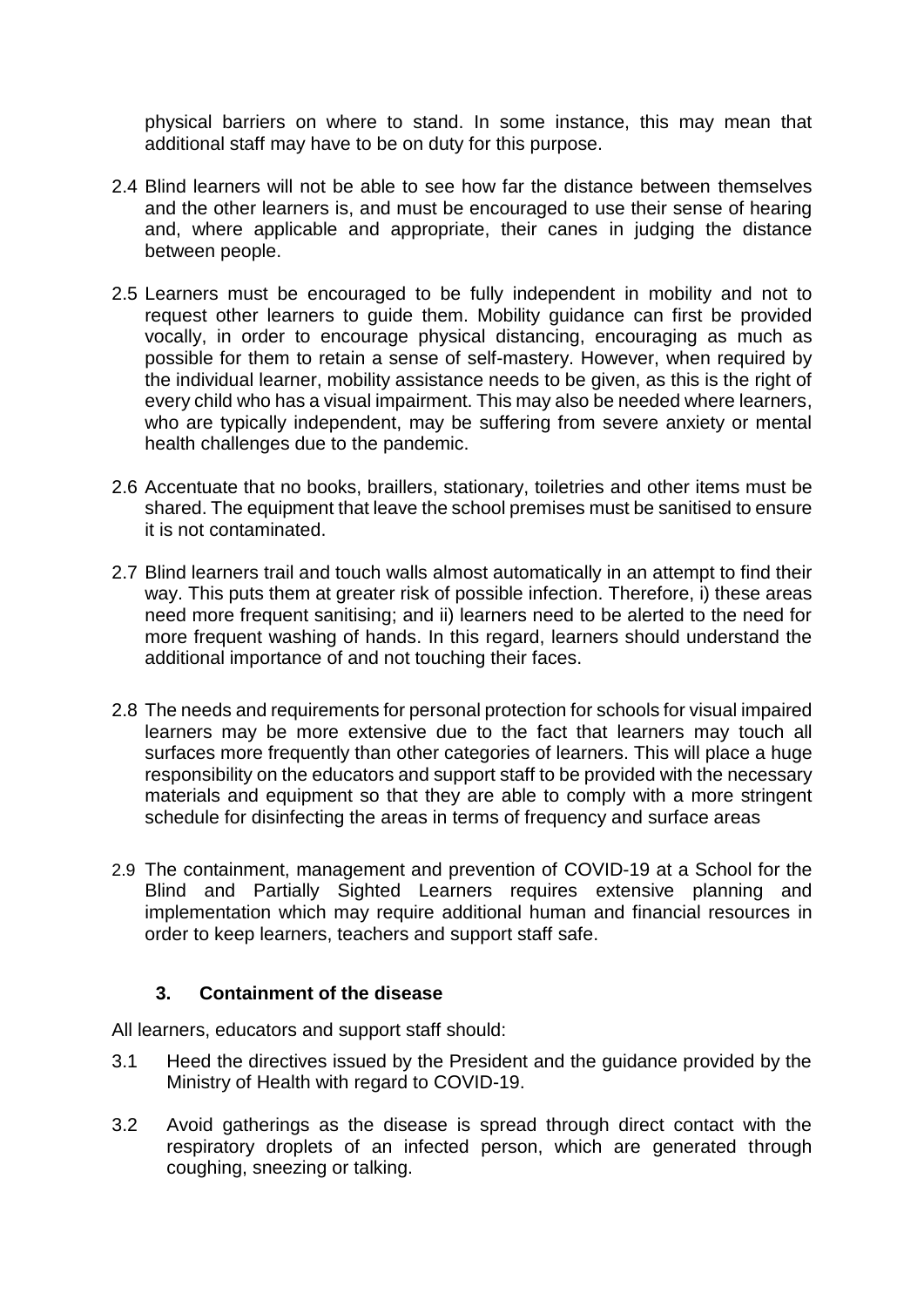- 3.3 Maintain a social distance of at least 1.5 to 2 meters with others, where possible. It is recommended that a phased approach to the arrival and departure of learners must be applied to further limit physical interaction. Staggering break times must also be used to prevent a concentration of learners in common areas.
- 3.4 Avoid touching the face (i.e. eyes, nose, mouth) with unwashed hands, as well as handshakes, hugs, kisses and sanitise or use soap and water to wash hands frequently. Given the fact that blind and partially sighted learners trail and touch walls and other surfaces almost inevitably as they move around, schools must prepare for the fact that more supply of sanitisers and soap will be necessary to ensure that this as hygienic as possible.
- 3.5 Be encouraged not to share electronic devices, utensils and meals or drinks, textbooks, stationery or any other items. In order to support this, these items must be sanitised or washed with soap and water regularly.
- 3.6 Consult a healthcare facility if there is a suspected COVID-19 infection.
- 3.7 Inform the education authorities immediately if a learner, educator, support staff or parent/caregiver has been in direct contact with an infected person, or if they are diagnosed with COVID-19.
- 3.8 Contribute to the eradication of all forms of stigma and discrimination as a result of COVID-19.

## **4. Wearing of fabric facemasks**

- <span id="page-4-0"></span>4.1 Learners must wear face masks and/or shields at all times according to the requirements of the Department of Health. Schools need to provide blind learners and low-vision learners with the choice of which they find most comfortable, either a face shield or a mask, and no learner should be forced to wear the one they choose not to.
- 4.2 Learners must be taught:
	- 4.2.1 that before touching the mask, they must clean their hands with an alcohol-based hand rub, any appropriate sanitiser available or soap and water.
	- 4.2.2 to place the elastic loops behind the ears or tie at the back of the head so the mask is snug, and to adjust as necessary so that the mask covers the nose and chin comfortably.
	- 4.2.3 not to pull down the face mask when speaking, coughing or sneezing, especial when there are other people nearby.
	- 4.2.4 not to exchange their face masks and/or shields with other learners.
- 4.3 Face shield or cloth masks need to be washed with warm soapy water and dried in the sunlight, and for cloth masks they need to ironed daily. Communication should be distributed to parents, educators and all staff on taking care of the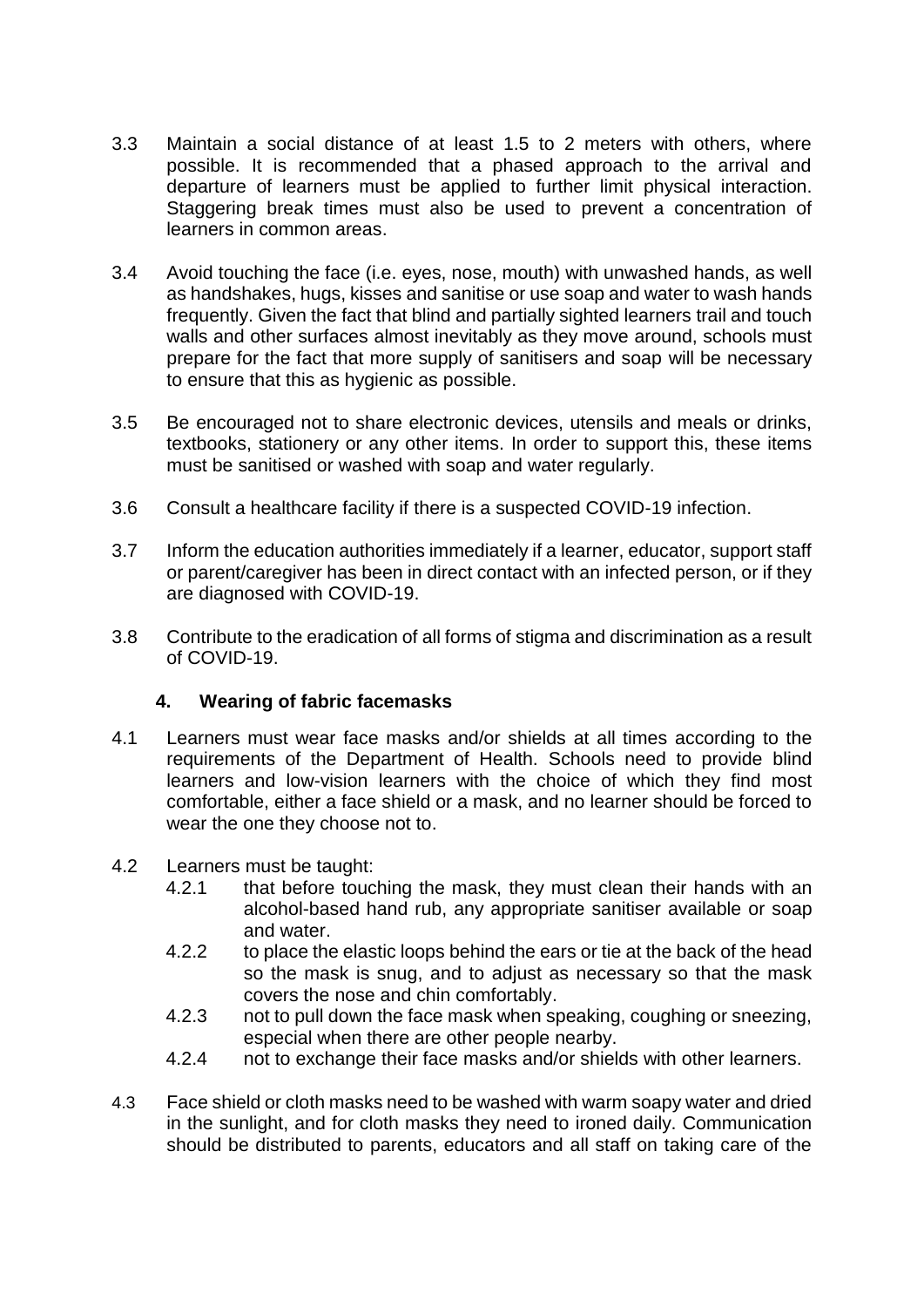cloth masks, as well as to learners in the most accessible manner for their specific and individual needs.

# **5. Personal hygiene**

- <span id="page-5-0"></span>5.1 Learners must be encouraged to do the following:
	- 5.1.1 Frequent (at least six times a day) washing or sanitising of hands, with soap and water, for at least 20 seconds at a time.
	- 5.1.2 Learners must maintain personal hygiene. Schools much consider allowing learners to wear civvies in order to encourage clean clothes daily.
	- 5.1.3 Learners should, if possible, avoid touching their faces and more specifically avoid touching their eyes, mouths and noses. We recognise that this can be a challenge for learners who have a visual impairment, as they may be more prone to touching their eyes, however, for this reason particular attention needs to be given to this point.
	- 5.1.4 Learners must cover a sneeze or cough with a flexed elbow or tissue and then immediately dispose of the tissue and then also properly sanitise their hands afterwards.
- 5.2 Schools must also refer to the *DBE Guidelines for Schools on Maintaining Hygiene during the COVID-19 Pandemic*.

## **6. Reporting**

- <span id="page-5-1"></span>6.1 When a child/learner appears to be sick or displays symptoms of COVID-19, such as dry cough, high fever, respiratory distress or shortness of breath, loss of taste or smell, diarrhoea or report a sore throat, the procedure below must be followed:
	- 6.1.1 Isolate the learner and keep them separate from other learners and staff until they can be assessed by a health professional. The school must ensure that the learner has full understanding of what is happening and why, and for the isolation to be responsibly managed in an area in which the learner feels safe and where they are able to communicate easily with a staff member in an office nearby, in order to avoid any unnecessary anxiety.
	- 6.1.2 Provide the learner with a face mask or face shield if they do not already have one on.
	- 6.1.3 The parents, caregivers or guardians of the child/learner must be informed immediately.
	- 6.1.4 Call the school nurse or the facility manager of the nearest health facility, the NICD toll-free emergency hotline for COVID-19 (0800 029 999) or the provincial officials, whose details are listed in the DBE *Standard Operating Procedure for the Prevention, Containment and Management of COVID-19 in Schools and School Communities*.
	- 6.1.5 The school will be advised on any further actions to be taken.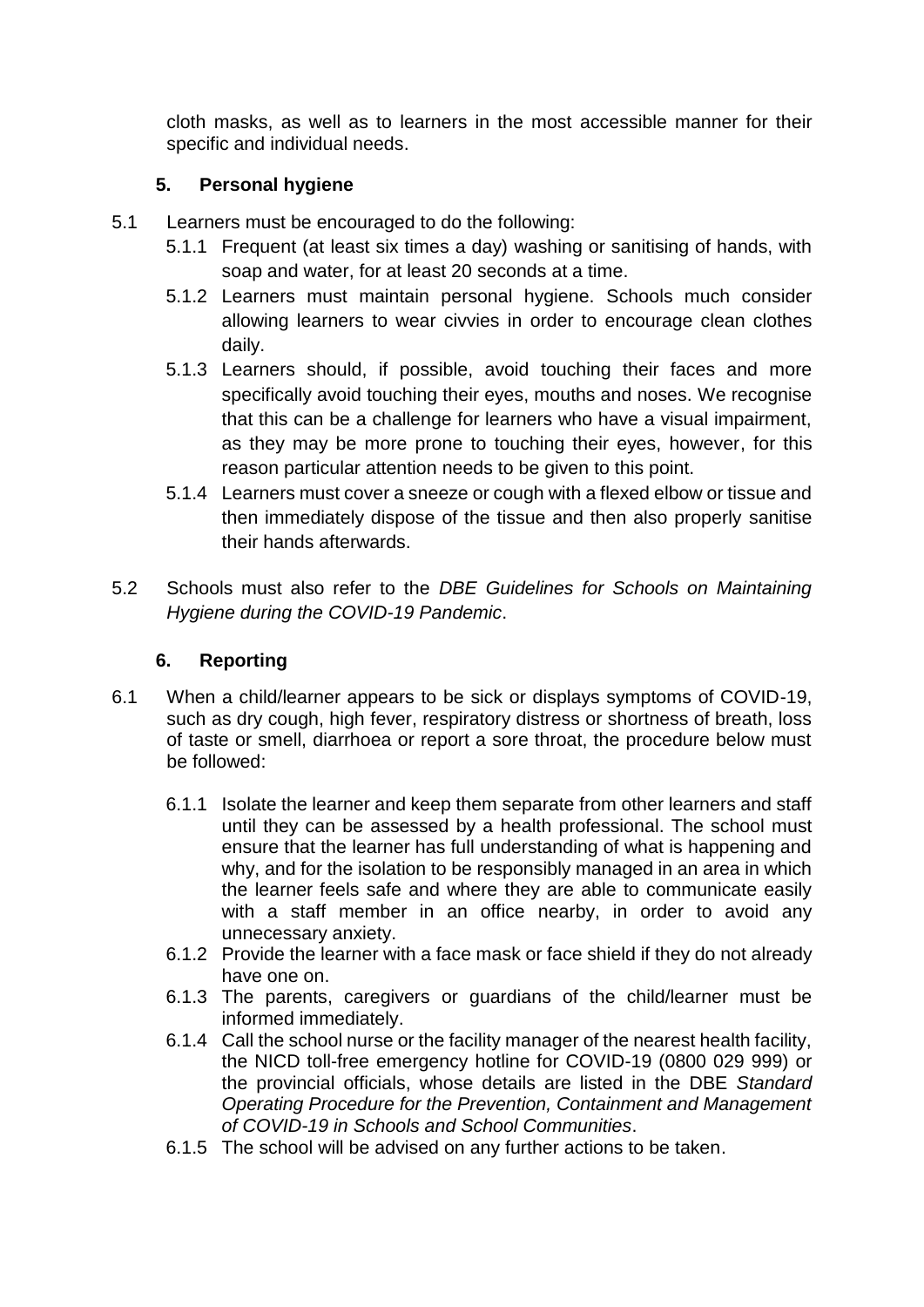- 6.2 When a case of COVID-19 is confirmed, the following action should be taken:
	- 6.2.1 The school will be contacted by the relevant public health officials to discuss the case, identify people who have been in contact with the infected person and advise on further actions or precautions that should be taken.
	- 6.2.2 If a school has not been contacted regarding a possible case of COVID-19 in the school, they must contact the relevant provincial official whose details are listed in the DBE *Standard Operating Procedure for the Prevention, Containment and Management of COVID-19 in Schools and School Communities* or the NICD toll-free emergency hotline for COVID-19 on 0800 029 999 for referral to the relevant contact.
	- 6.2.3 Public health officials, with the assistance of relevant staff, will conduct a risk-assessment and provide recommendations on the management of children/learners and staff.
	- 6.2.4 In most cases, closure of the school will not be necessary. The decision to close will be school- and context-specific, and must follow the procedure in Section 5.9 of the *Standard Operating Procedure for the Prevention, Containment and Management of COVID-19 in Schools and School Communities*.
- 6.3 Where a child/learner may have been exposed to a suspected/probable case of COVID-19, or a suspected case for whom testing for COVID-19 is inconclusive as reported by the laboratory, the following action must be taken:
	- 6.3.1 If a child/learner has been in contact with a suspected case of COVID-19 in a school, no restrictions or special control measures are required until the laboratory test results for COVID-19 have been received.
	- 6.3.2 There is no need to close the institution or send other children/learners or staff home or hostel.
- 6.4 Where a child/learner may have been exposed to a confirmed case of COVID-19, the following action must be taken:
	- 6.4.1 All close contacts of a confirmed COVID-19 case are required to quarantine in their homes or any other approved facility for 14 days while being monitored for symptoms. This means that the learner may not attend school or classes during this period, and the school must make alternative and appropriate arrangements for them to continue to receive education. The learner needs to fully understand why this is happening and what quarantining means. Parents need to be informed of the additional hygiene needs of the blind or partially sighted learner.
	- 6.4.2 Learners who are not contacts of a confirmed case should attend school. Family and friends who have not had close contact with the confirmed case do not need to take any precautions or make any changes to their own activities such as reporting to school or work, unless they begin to develop symptoms.
	- 6.4.3 Learners who have interacted with a healthy contact of a confirmed case, specifically, should not be excluded from school. A person who comes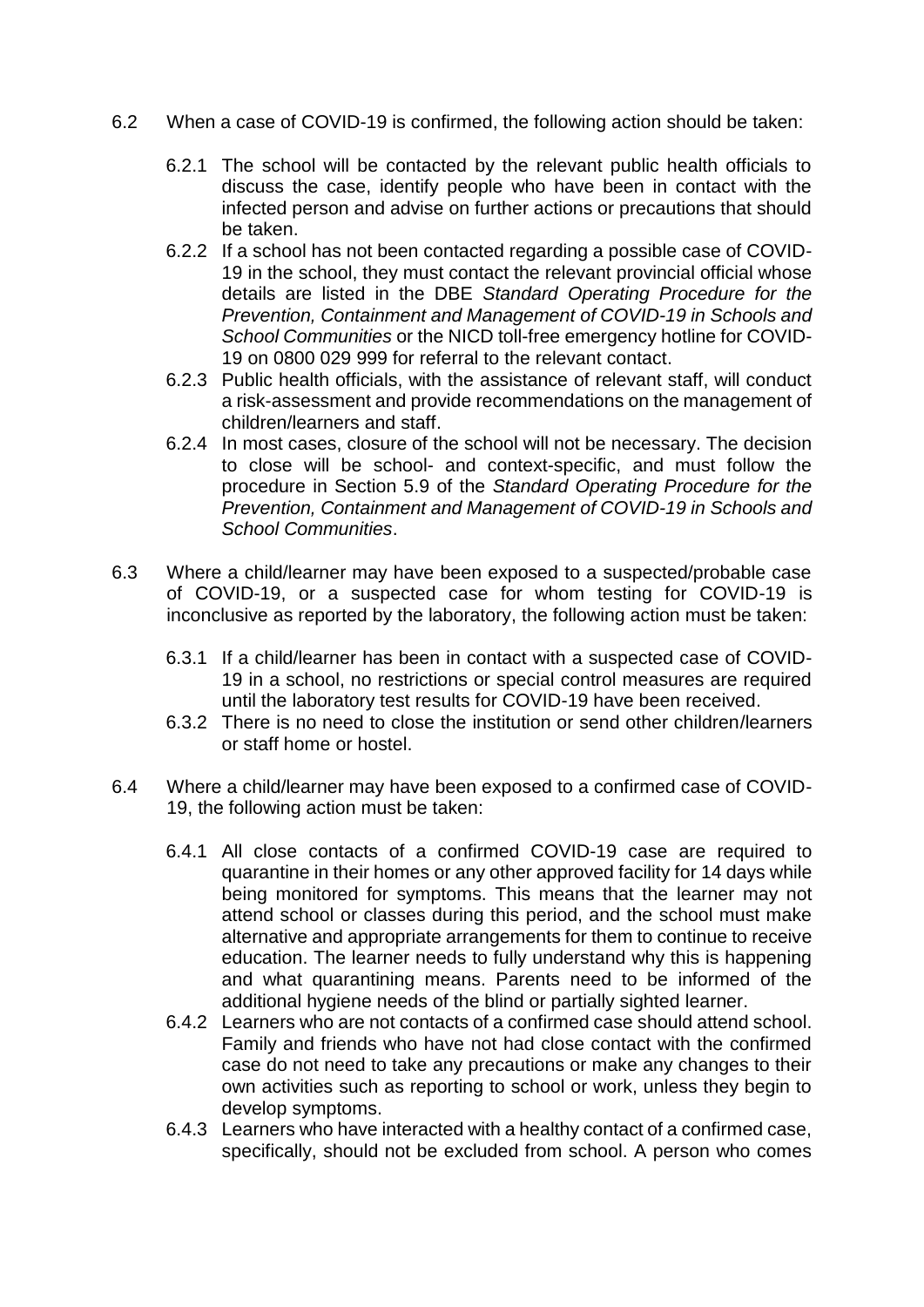into contact with the healthy contact of a confirmed case, is unlikely to result in transmission.

- 6.4.4 All case contacts who become symptomatic will be immediately tested by health authorities for COVID-19, and if they test positive for COVID-19, active contact tracing and self-quarantine of all contacts will be implemented.
- 6.5 Keeping learners at home or closing schools is a serious decision which may restrict the learners' ability to acquire education, amongst other considerations. The decision to direct learners to stay at home or any other approved facility, because of possible exposure to, or infection with COVID-19 should be justified by the available scientific evidence and must be directed by the accountable health authorities.

#### **7. Hostel and dining rooms**

- <span id="page-7-0"></span>7.1 Learners must adhere to physical distancing guidelines by keeping at least 1.5m to 2m apart and also ensuring this spacing between beds, at the tables and when queueing for food. This means that learners must under no circumstances share beds or share their food and utensils with other learners.
- 7.2 Learners must bathe/shower daily with warm water and soap and wear shoes when going to the bathroom. This means that there must always be a sufficient supply of (warm) water and soap.
- 7.3 Learners must be encouraged not to socialise in other learners' rooms. However, this may have negative consequences for the wellbeing of learners. Therefore, schools must therefore find creative ways of ensuring sufficient opportunities to socialise safely and that learners' mental and emotional wellbeing is not undermined.
- 7.4 Learners must be encouraged not to share toothbrushes, beds, towels, washcloths, eating utensils and/or food and drinks or any other items.
- 7.5 Learners must wear face masks at all times, particularly when they are around other persons or fall in the categories as specified in the *Standard Operating Procedure for the Prevention, Containment and Management of COVID-19 in Schools and School Communities*.
- 7.6 If a learner is sick at the hostel, guidance in section 5.3 of the *Standard Operating Procedure for the Prevention, Containment and Management of COVID-19 in Schools and School Communities* must be followed.

#### **8. Learners returning to school**

- <span id="page-7-1"></span>8.1The following categories of learners may not return to school:
- 8.1.1 *Learners with comorbidities that pose a risk to severe COVID-19 as guided by the Department of Health*: For these learners, schools must ensure that they